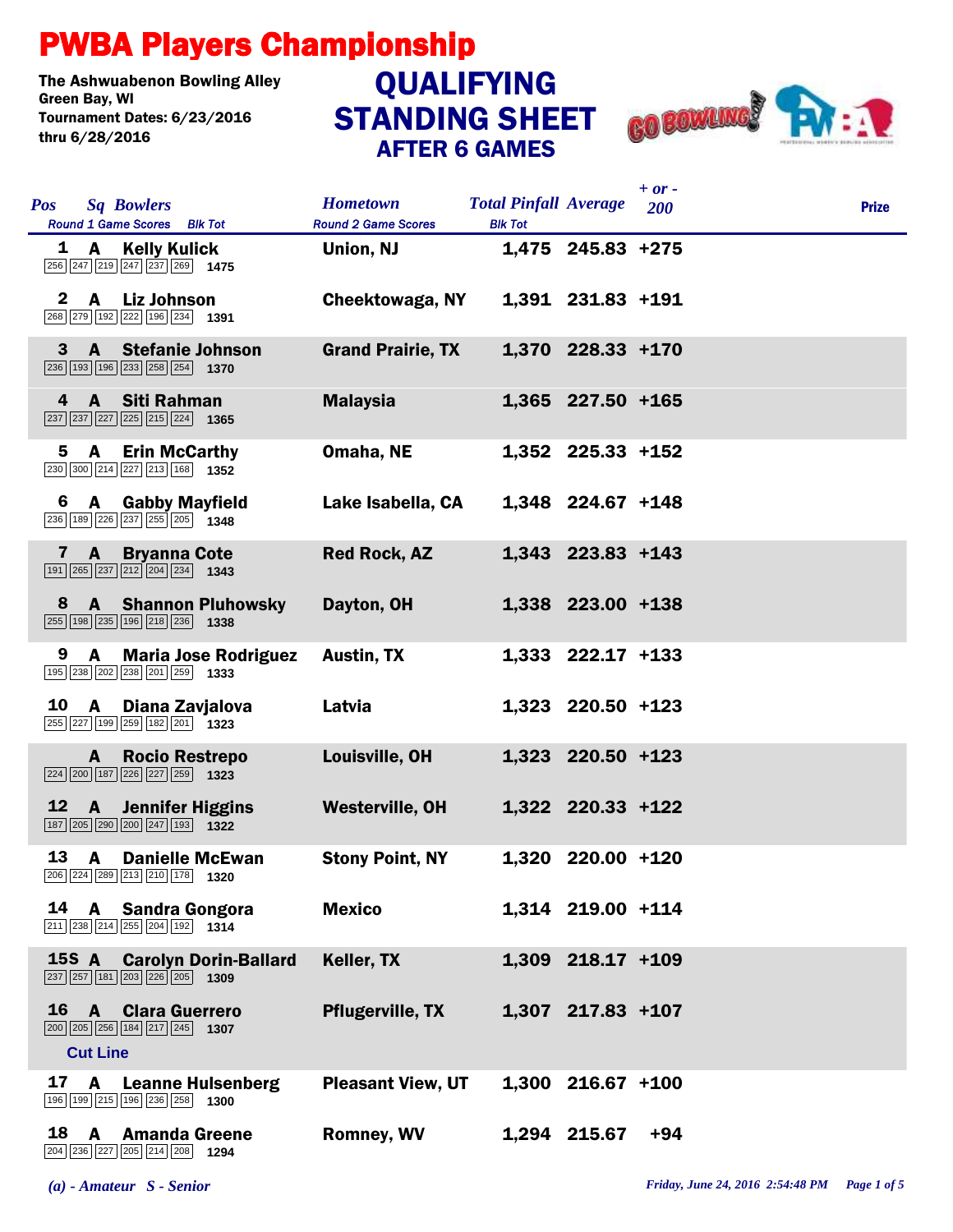| Pos   | <b>Sq Bowlers</b><br><b>Round 1 Game Scores</b><br>Blk Tot                                                                                           | <b>Hometown</b><br><b>Round 2 Game Scores</b> | <b>Total Pinfall Average</b><br><b>Blk Tot</b> |              | $+ or -$<br>200 | <b>Prize</b> |
|-------|------------------------------------------------------------------------------------------------------------------------------------------------------|-----------------------------------------------|------------------------------------------------|--------------|-----------------|--------------|
| 19S A | <b>Anne Marie Duggan</b><br>226 197 215 198 215 237 1288                                                                                             | Edmond, OK                                    |                                                | 1,288 214.67 | $+88$           |              |
| 20    | $\mathbf{A}$<br><b>Li Jane Sin</b><br>231 210 214 201 228 200 1284                                                                                   | <b>Malaysia</b>                               |                                                | 1,284 214.00 | $+84$           |              |
| 21    | A<br>Natasha Roslan<br>220 237 201 182 224 217 1281                                                                                                  | <b>Malaysia</b>                               |                                                | 1,281 213.50 | $+81$           |              |
| 22    | A<br><b>Josie Earnest</b><br>183 253 248 176 236 182 1278                                                                                            | <b>Nashville, TN</b>                          |                                                | 1,278 213.00 | $+78$           |              |
| 23    | <b>Ashly Galante</b><br>$\mathbf{A}$<br>201 225 211 212 225 202 1276                                                                                 | Palm Harbor, FL                               |                                                | 1,276 212.67 | $+76$           |              |
| 24    | $\mathbf{A}$<br><b>Sabrena Divis</b><br>239 234 193 221 215 172 1274                                                                                 | Gillette, WY                                  |                                                | 1,274 212.33 | $+74$           |              |
| 25    | $\mathbf{A}$<br><b>Lindsay Boomershine</b><br>222 170 245 221 207 203 1268                                                                           | Perry, UT                                     |                                                | 1,268 211.33 | $+68$           |              |
|       | <b>Shannon O'Keefe</b><br>A<br>247 181 191 248 207 194<br>1268                                                                                       | O'Fallon, IL                                  |                                                | 1,268 211.33 | +68             |              |
| 27    | <b>Kayla Johnson</b><br>A<br>225 190 237 227 168 214 1261                                                                                            | <b>Washington, IL</b>                         |                                                | 1,261 210.17 | $+61$           |              |
|       | <b>Mariana Ayala</b><br>A<br>$\boxed{222}$ 185 224 200 249 181 1261                                                                                  | Euless, TX                                    |                                                | 1,261 210.17 | $+61$           |              |
| 29    | <b>Brandi Calderon</b><br>A<br>224 190 221 223 190 212 1260                                                                                          | Tempe, AZ                                     |                                                | 1,260 210.00 | $+60$           |              |
| 30    | <b>A</b><br><b>Lynda Barnes</b><br>$\overline{225}$ $\overline{244}$ $\overline{225}$ $\overline{139}$ $\overline{205}$ $\overline{220}$ <b>1258</b> | Double Oak, TX                                |                                                | 1,258 209.67 | $+58$           |              |
| 31    | $\mathbf{A}$<br><b>Kayla Stram</b><br>$\boxed{212}\boxed{229}\boxed{216}\boxed{205}\boxed{221}\boxed{171}$ 1254                                      | <b>Minnetonka, MN</b>                         |                                                | 1,254 209.00 | $+54$           |              |
| 32    | <b>Diandra Asbaty</b><br>A<br>204 191 204 215 226 212 1252                                                                                           | Chicago, IL                                   |                                                | 1,252 208.67 | $+52$           |              |
| 33    | <b>Cash Line</b>                                                                                                                                     |                                               |                                                |              |                 |              |
|       | <b>Jamie Martin</b><br>A<br>218 198 226 204 194 204 1244                                                                                             | Omaha, NE                                     |                                                | 1,244 207.33 | $+44$           |              |
|       | <b>Tannya Roumimper</b><br>A<br>198 172 204 208 225 237 1244                                                                                         | <b>Indonesia</b>                              |                                                | 1,244 207.33 | $+44$           |              |
| 35    | <b>Ashley Purkey</b><br>$\mathbf{A}$<br>194 226 254 165 198 200 1237                                                                                 | <b>Godfrey, IL</b>                            |                                                | 1,237 206.17 | $+37$           |              |
| 36    | <b>Jodi Woessner</b><br>A<br>$\boxed{201}$ $\boxed{212}$ $\boxed{224}$ $\boxed{174}$ $\boxed{183}$ $\boxed{236}$ <b>1230</b>                         | Oregon, OH                                    |                                                | 1,230 205.00 | $+30$           |              |
|       | Kayla Bandy<br>A<br>177 234 211 248 175 185 1230                                                                                                     | <b>Salisbury, MD</b>                          |                                                | 1,230 205.00 | $+30$           |              |
| 38    | A<br><b>Syaidatul Hamidi</b><br>223 191 169 245 223 178 1229                                                                                         | <b>Malaysia</b>                               |                                                | 1,229 204.83 | $+29$           |              |
| 39    | <b>Stephanie Martins</b><br>A<br>159 208 215 237 184 224 1227                                                                                        | <b>Brazil</b>                                 | 1,227                                          | 204.50       | $+27$           |              |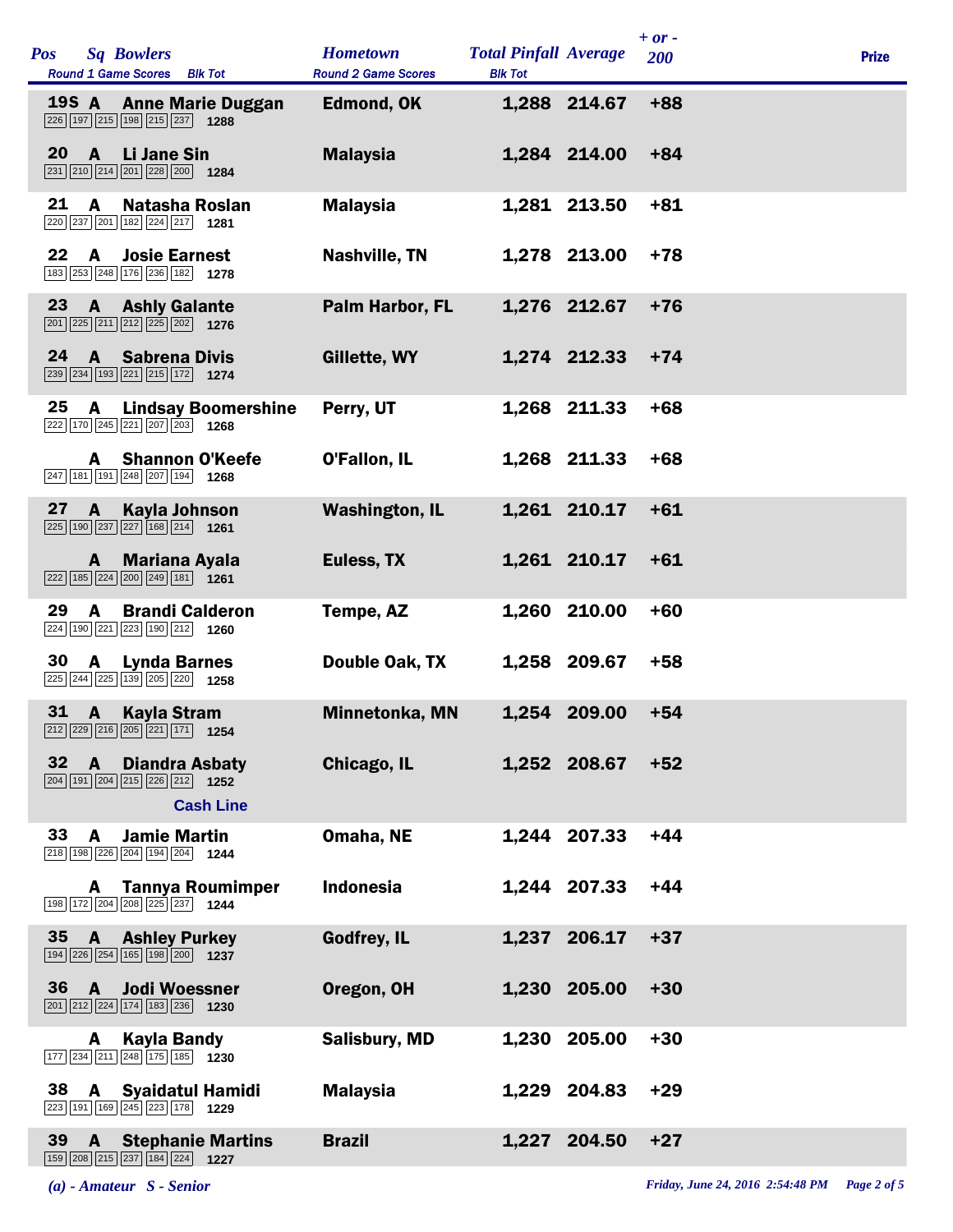| <b>Pos</b> |              | <b>Sq Bowlers</b><br>Round 1 Game Scores Blk Tot                                                                             | <b>Hometown</b><br><b>Round 2 Game Scores</b> | <b>Total Pinfall Average</b><br><b>Blk Tot</b> |              | $+ or -$<br><b>200</b> | <b>Prize</b> |
|------------|--------------|------------------------------------------------------------------------------------------------------------------------------|-----------------------------------------------|------------------------------------------------|--------------|------------------------|--------------|
|            | A –          | <b>Allie ljams</b><br>193 235 181 244 181 193 1227                                                                           | <b>Wichita, KS</b>                            |                                                | 1,227 204.50 | $+27$                  |              |
| 41         | A            | <b>Thia Falbo</b><br>199 180 194 219 216 210 1218                                                                            | Greensburg, PA                                |                                                | 1,218 203.00 | $+18$                  |              |
| 42         | A            | <b>Jes Lesagonicz</b><br>269 188 144 215 181 217 1214                                                                        | Atlanta, GA                                   |                                                | 1,214 202.33 | $+14$                  |              |
|            | $\mathbf{A}$ | <b>Holly Harris</b><br>$\boxed{177}$ $\boxed{161}$ $\boxed{174}$ $\boxed{237}$ $\boxed{223}$ $\boxed{242}$ 1214              | <b>Wichita, KS</b>                            |                                                | 1,214 202.33 | $+14$                  |              |
| 44         | A            | <b>Katie Zwiefelhofer</b><br>$\boxed{196}$ $\boxed{202}$ $\boxed{224}$ $\boxed{182}$ $\boxed{203}$ $\boxed{200}$ <b>1207</b> | <b>Racine, WI</b>                             |                                                | 1,207 201.17 | $+7$                   |              |
| 45         | A            | Linda Walbaum<br>206 171 208 219 201 201 1206                                                                                | <b>Brighton, CO</b>                           |                                                | 1,206 201.00 | $+6$                   |              |
| 46         | $\mathbf{A}$ | <b>Kaidee Sutphin</b><br>181 176 203 223 227 195 1205                                                                        | <b>Mount Dora, FL</b>                         |                                                | 1,205 200.83 | $+5$                   |              |
| 47         | $\mathbf{A}$ | <b>Samantha Schaden</b><br>222 216 168 192 206 200 1204                                                                      | <b>Baltimore, MD</b>                          |                                                | 1,204 200.67 | $+4$                   |              |
|            | A            | <b>Summer Jasmin</b><br>170 205 202 171 200 256 1204                                                                         | <b>Beckley, WV</b>                            |                                                | 1,204 200.67 | $+4$                   |              |
| 49         | A            | <b>Elysia Current</b><br>$\boxed{211}$ 193 $\boxed{214}$ $\boxed{212}$ 182 189 1201                                          | Ephrata, PA                                   |                                                | 1,201 200.17 | $+1$                   |              |
| 50         | $\mathbf{A}$ | <b>Natalie Cortese</b><br>169 185 213 197 257 178 1199                                                                       | <b>Hoffman Estates, IL</b>                    |                                                | 1,199 199.83 | $-1$                   |              |
| 51         | $\mathbf{A}$ | <b>Kristina Wendell</b><br>190 201 193 185 212 217 1198                                                                      | <b>Kingston, NY</b>                           | 1,198                                          | 199.67       | $-2$                   |              |
| 52         | A            | <b>Andrea Behr</b><br>189 194 228 193 188 205<br>1197                                                                        | <b>Kettering, OH</b>                          | 1,197                                          | 199.50       | $-3$                   |              |
| 53         | A            | <b>Karen Marcano</b><br>180 214 166 205 193 238<br>1196                                                                      | Venezuela                                     |                                                | 1,196 199.33 | $-4$                   |              |
| 54         | A            | <b>April Ellis</b><br>193 188 202 179 167 265 1194                                                                           | Wichita, KS                                   |                                                | 1,194 199.00 | $-6$                   |              |
| 55         | $\mathbf{A}$ | <b>Jackie Carbonetto</b><br>222 190 192 174 231 184 193                                                                      | <b>Blauvelt, NY</b>                           | 1,193                                          | 198.83       | $-7$                   |              |
| 56         | $\mathbf{A}$ | <b>Sharon Koh</b><br>213 221 202 157 196 203 1192                                                                            | <b>Malaysia</b>                               |                                                | 1,192 198.67 | $-8$                   |              |
| 57         | A            | Nora Lyana Norkamal<br>188 212 211 204 215 161 191                                                                           | <b>Malaysia</b>                               |                                                | 1,191 198.50 | $-9$                   |              |
| 58         | A            | <b>Anneli Blomqvist</b><br>193 169 190 169 244 218 1183                                                                      | <b>Sweden</b>                                 |                                                | 1,183 197.17 | $-17$                  |              |
| 59         | $\mathbf{A}$ | <b>Liz Kuhlkin</b><br>166 194 241 202 179 200 1182                                                                           | <b>Schenectady, NY</b>                        | 1,182                                          | 197.00       | $-18$                  |              |
| 60         | A            | <b>Brandi Branka</b><br>186 193 213 206 182 200 180                                                                          | <b>Fairview Hgts, IL</b>                      | 1,180                                          | 196.67       | $-20$                  |              |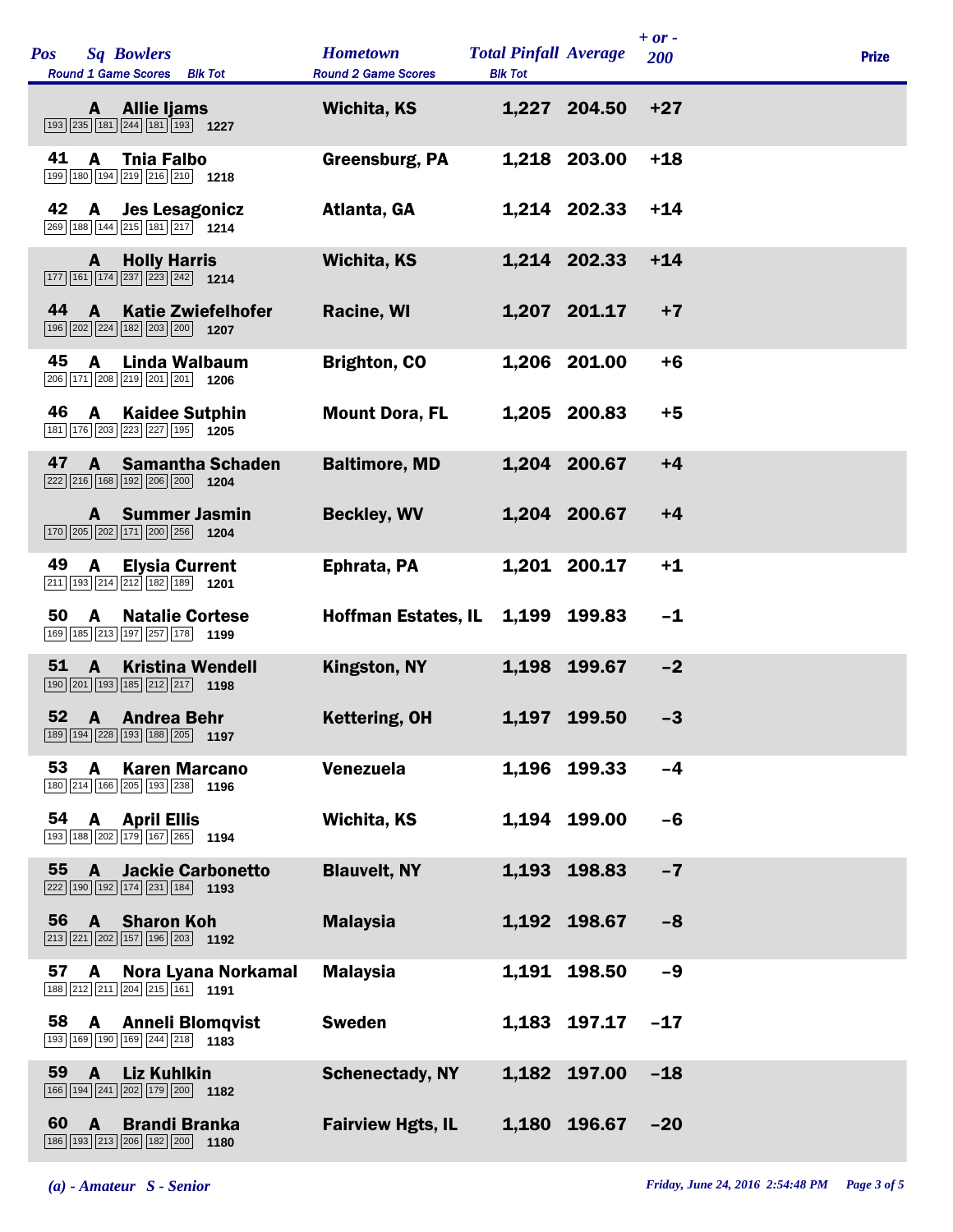| <b>Sq Bowlers</b><br><b>Pos</b><br>Round 1 Game Scores Blk Tot                                                                       | <b>Hometown</b><br><b>Round 2 Game Scores</b> | <b>Total Pinfall Average</b><br><b>Blk Tot</b> |                     | $+ or -$<br>200 | <b>Prize</b> |
|--------------------------------------------------------------------------------------------------------------------------------------|-----------------------------------------------|------------------------------------------------|---------------------|-----------------|--------------|
| 61<br><b>A</b> Ashley Rucker<br>$\boxed{200}$ 157 164 237 219 202 1179                                                               | <b>Bartlesville, OK</b>                       |                                                | 1,179 196.50        | $-21$           |              |
| 62<br>$\mathbf{A}$<br><b>Kristina Rosberg</b><br>209 192 225 175 226 150 1177                                                        | Ord, NE                                       |                                                | 1,177 196.17        | $-23$           |              |
| 63<br><b>Megan Kelly</b><br>$\mathbf{A}$<br>$\boxed{222}$ 177 163 216 187 210 175                                                    | Dayton, OH                                    |                                                | 1,175 195.83        | $-25$           |              |
| 64<br>$\overline{A}$<br><b>Kim Adler</b><br>$\boxed{215}$ 170 161 217 175 235 1173                                                   | <b>Ojo Caliente, NM</b>                       |                                                | 1,173 195.50        | $-27$           |              |
| 65<br>$\mathbf{A}$<br><b>Elise Bolton</b><br>160 173 183 203 218 235 1172                                                            | <b>Merritt Island, FL</b>                     |                                                | 1,172 195.33        | $-28$           |              |
| 66 A Syazwani Sahar<br>172 186 166 218 200 218 1160                                                                                  | <b>Malaysia</b>                               |                                                | 1,160 193.33        | $-40$           |              |
| 67<br><b>Anggie Ramirez-Perea</b><br>$\mathbf{A}$<br>166 208 138 222 219 203 1156                                                    | <b>Austin, TX</b>                             |                                                | 1.156 192.67        | $-44$           |              |
| 68<br><b>Missy Parkin</b><br>$\mathbf{A}$<br>178 187 179 189 184 236 1153                                                            | Laguna Hills, CA                              |                                                | $1,153$ 192.17 -47  |                 |              |
| 69<br>$\mathbf{A}$<br><b>Esther Cheah</b><br>176 195 193 198 194 195 1151                                                            | <b>Malaysia</b>                               |                                                | 1,151 191.83        | $-49$           |              |
| 70<br><b>Kerry Smith</b><br>A<br>156 190 237 198 170 197 1148                                                                        | <b>New Holland, PA</b>                        |                                                | 1,148 191.33        | $-52$           |              |
| 71<br>A<br><b>Natalie Goodman</b><br>$\boxed{201}$ 169 171 211 210 165 1127                                                          | O'Fallon, IL                                  |                                                | 1,127 187.83        | $-73$           |              |
| 72<br><b>Rochelle Hansen</b><br>A<br>$\boxed{152}$ $\boxed{211}$ $\boxed{194}$ $\boxed{170}$ $\boxed{197}$ $\boxed{201}$ <b>1125</b> | La Vista, NE                                  |                                                | 1,125 187.50        | $-75$           |              |
| <b>Julie Oczepek</b><br>A<br>185 149 158 239 192 202 1125                                                                            | Saginaw, MI                                   |                                                | 1.125 187.50        | $-75$           |              |
| 74S A<br><b>Debbie Ayers</b><br>188 215 137 190 159 234 123                                                                          | La Mesa, CA                                   |                                                | 1,123 187.17        | $-77$           |              |
| 75 A Kimi Davidson<br>184 192 196 195 182 167 1116                                                                                   | Irving, TX                                    |                                                | 1,116 186.00        | $-84$           |              |
| 76 A<br><b>Crystal Resop</b><br>193 179 191 181 182 178 1104                                                                         | Schofield, WI                                 |                                                | 1,104 184.00        | $-96$           |              |
| 77<br><b>Brittany Himmelreich</b><br>A<br>178 183 163 174 233 164 1095                                                               | Cressona, PA                                  |                                                | $1,095$ 182.50 -105 |                 |              |
| <b>78 A Rachael Gittings</b><br>223 166 185 173 166 170 1083                                                                         | <b>Glen Allen, VA</b>                         |                                                | 1,083 180.50 -117   |                 |              |
| 79S A<br><b>Tish Johnson</b><br>$\boxed{178}$ $\boxed{173}$ $\boxed{157}$ $\boxed{223}$ $\boxed{148}$ $\boxed{196}$ <b>1075</b>      | Colorado Springs, CO 1,075 179.17 -125        |                                                |                     |                 |              |
| 80 A<br><b>Samantha Kelly</b><br>154 159 216 200 158 175 1062                                                                        | Waukesha, WI                                  |                                                | 1,062 177.00 -138   |                 |              |
| 81<br><b>Kerrie Watson</b><br>A<br>168 169 158 185 206 170<br>1056                                                                   | <b>Canada</b>                                 |                                                | 1,056 176.00 -144   |                 |              |